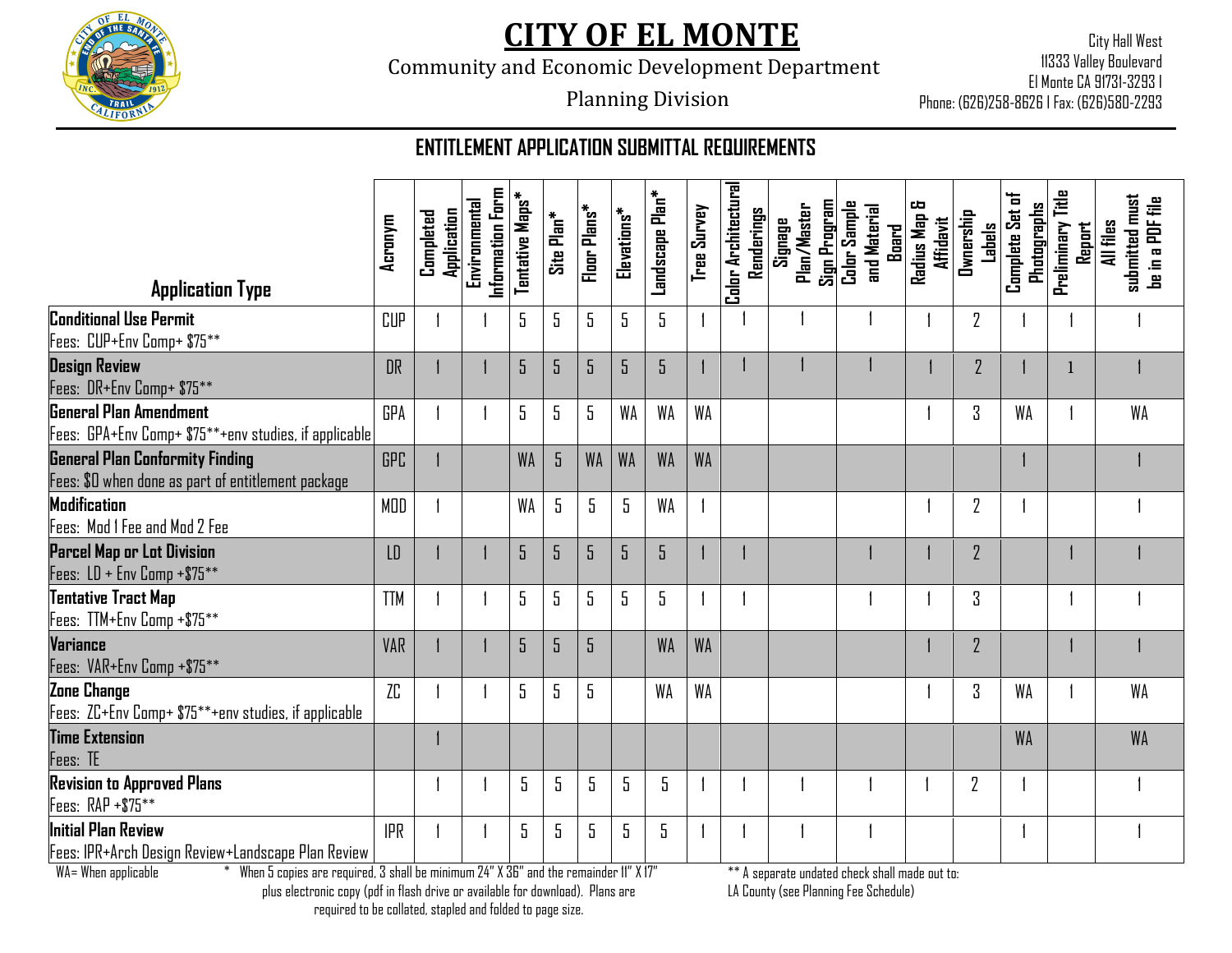

Community & Economic Development Department

Planning Division

# **REQUIRED PLANS FOR FILING**

In order for the Planning Department to carry out its review functions, we request that each application contain certain types of materials. Please submit the necessary information listed below.

### **PLAN SIZE, FOLDING & SCALE REQUIREMENTS:**

Size:

When 5 sets of plans are required, 3 shall be minimum 24" X 36" and the remaining 11" X 17" in addition to PDF electronic copies

Folding:

Fold all plans to a size of 8½" X 14" or less, **Rolled plans will not be accepted.** 

Scale:

All plans shall be printed to scale. Recommended scales: Site Plans  $1'' = 10'$ Floor Plans  $\mathcal{U}'' = \mathcal{V}'$ Flevations  $\mathcal{U}'' = \mathcal{I}'$ 

### **REQUIRED ELEVATION DRAWINGS:**

The following items shall be included on the elevation drawings:

- 1. Floor height and height to peak of roof
- 2. Notes regarding colors and exterior materials
- 3. Door and window details
- 4. Roof materials and roof pitch
- 5. Towers, chimneys and other roof projections
- 6. Location, size and color of all signs, if applicable

### **REQUIRED SITE PLAN:**

The following items shall be included on the site plan:

- 1. North arrow and scale
- 2. Location Map
- 3. Names of adjacent streets and the subject property street address
- 4. All property lines
- 5. Setbacks to all property lines and distance between buildings
- 6. Driveway width and parking stall dimensions
- 7. Location of all landscape areas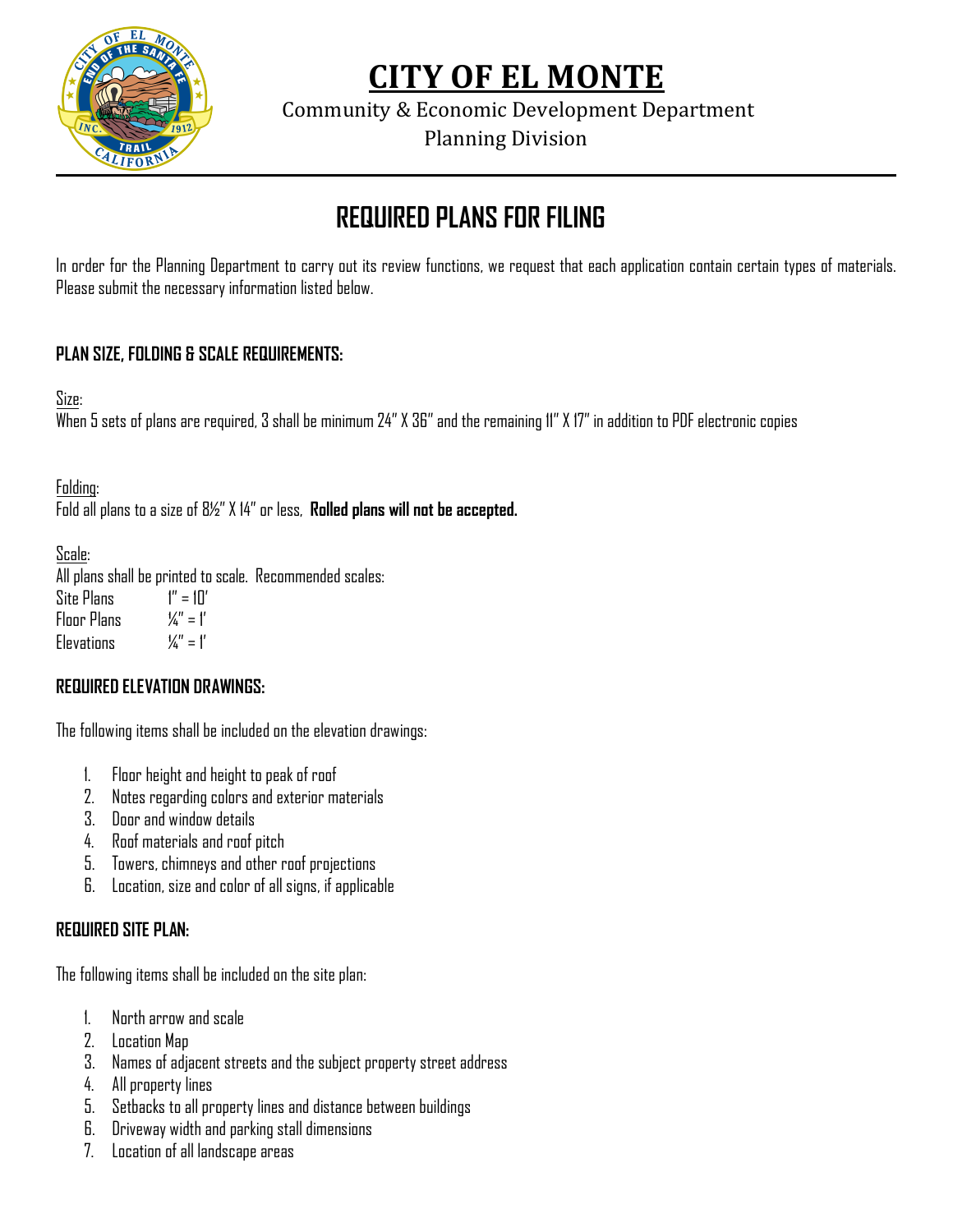- 8. All existing structures, all structures to be removed and all new structures
- 9. Location of all freestanding signs, if applicable
- 10. Location of all wall and pole lightings, if applicable

#### **COMPLETE SET OF PHOTOGRAPHS:**

Provide labeled photographs of the site as well as properties to the north, south, east, and west.

#### **ZONE CHANGES & GENERAL PLAN AMENDMENTS:**

Submit copies of the site plan (plot plan) showing the proposed use of the property and the zoning and general plan designation of surrounding properties. Other information may be required as to the proposed physical development of the site.

#### **SUBDIVISIONS (Tracts, Parcels and Lot Divisions):**

The Tentative Tract Map shall be a minimum size of 18" X 20" and shall contain all of the following information:

- 1. Legal description of original parcel to be divided, property lines and north arrow
- 2. Name, address and telephone number of subdivider and engineer
- 3. Locations and existing width of all adjacent streets
- 4. Site topography with elevations and contours
- 5. All easements, public and private
- 6. Layout of proposed parcels within subdivisions
- 7. Existing structures and uses on the property
- 8. Proposed structures to be constructed
- 9. Key map showing the location of the site in relation to the surrounding area
- 10. Approval stamp from Public Works, Southern California Edison and Southern California Gas

#### **CONDITIONAL USE PERMITS:**

Submit copies of the complete site plan (plot plan) of proposed building or rental space. Plans should show location and dimensions of parking areas, landscaping, driveways, walls, building signs, freestanding signs and lighting. Submit copies of the floor plan showing the proposed layout and use of interior building space.

#### **VARIANCES & MODIFICATIONS:**

Submit copies of the complete site plan (plot plan) of proposed building or rental space. Plans should show location and dimensions of parking areas, landscaping, driveways, walls, signs and lighting. Projections of staircases, balconies, bay windows, eaves, wing walls, chimneys and other building elements shall be shown with dimensions, if applicable to the Variance.

#### **DESIGN REVIEW:**

Submit copies of the complete site plan, floor plan and elevations of proposed building or building additions. Include building footprints, landscaping, parking, driveways, building signs, freestanding signs and other important dimensions. Also submit one set of colored elevations.

#### **ARCHITECTURAL RENDERINGS:**

The architectural rendering must include the street elevations. An architectural rendering is required for all new commercial and industrial structures. An architectural rendering is also required for all residential projects where a new unit(s) will be visible from a street.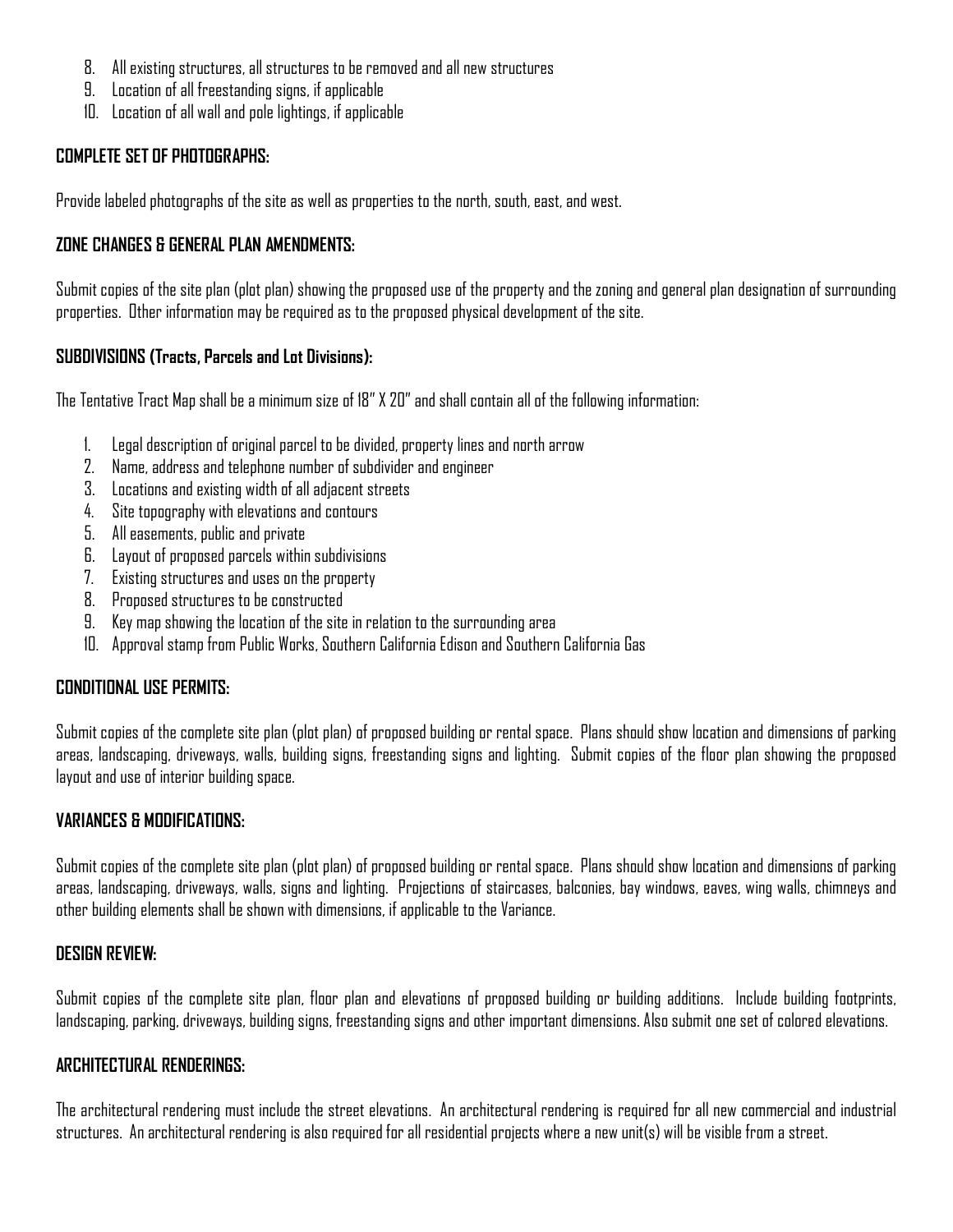

Community & Economic Development Department Planning Division

## **PUBLIC NOTICING & POSTING INFORMATION**

All planning entitlement projects require a noticed public hearing before the Modification Committee, Planning Commission and/or City Council. The following are completed by the applicant or staff for each project:

1. Applicant submits a radius map indicating all properties within a 300-foot radius of the proposed project. The applicant will also provide labels with each property owner. Depending on the project's size, type and location, additional notification may be needed. See example below:



- 2. Staff will produce the public notice. The notice will be published in a local newspaper and mailed to all properties within the radius a minimum 10 days prior to the hearing (additional time is required for certain environmental reports).
- 3. Staff will also post the notice at the site within the same time periods as required for the newspaper and mailing. The applicant shall provide staff with access to the site to complete the posting. The notice shall not be removed until after the public hearing is complete. The notice shall be placed within 10 feet of the property line along all street frontages (either placed in the ground, on a fence or a building). It shall not be placed within the public right-of-way. The applicant shall work with staff on determining the best location(s) for the posting.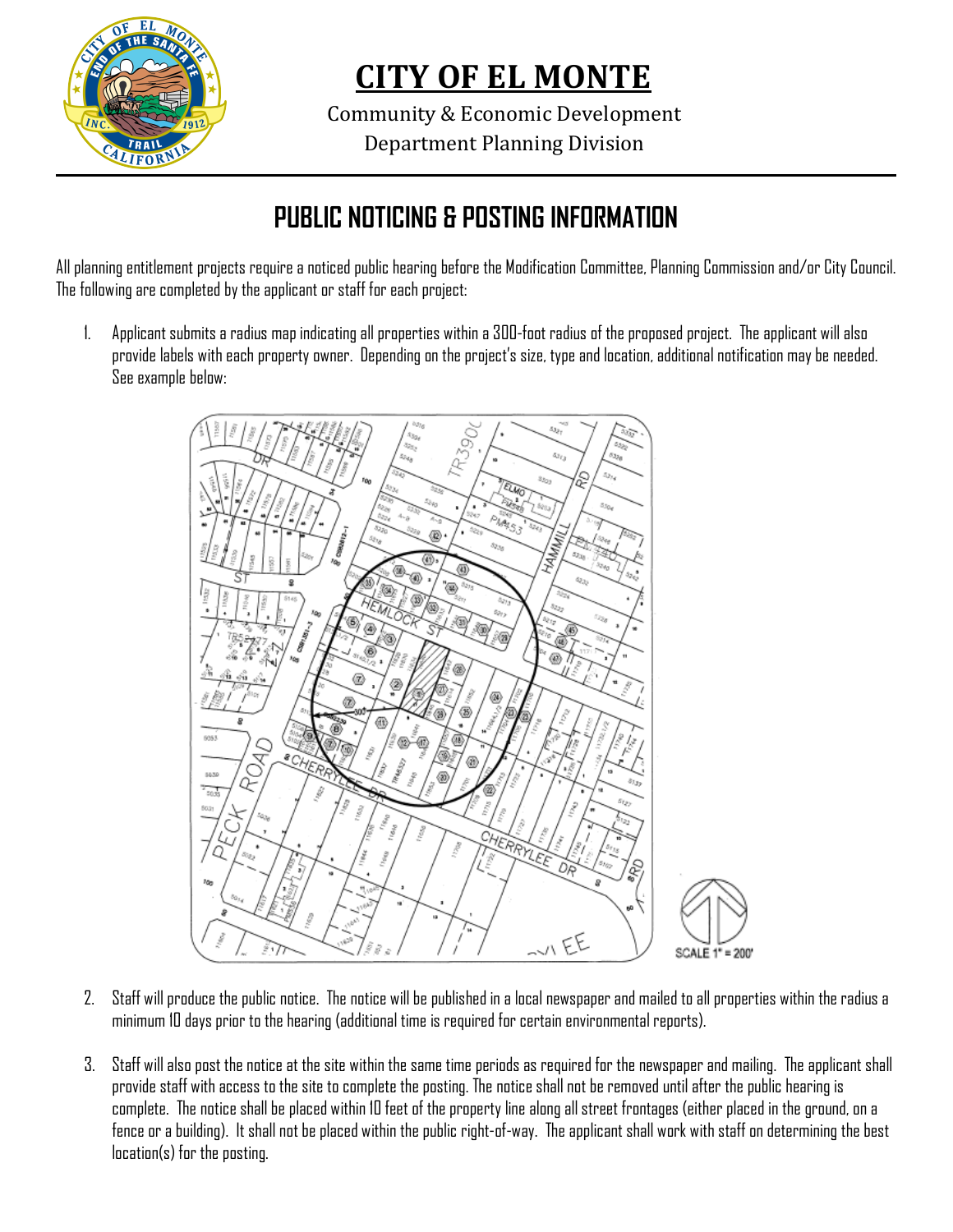#### **PROCEDURES FOR COMPILING PUBLIC NOTICE MAILING LIST:**

- 1. El Monte requires that the applicant look up names and addresses of the affected property owners including properties in adjacent cities, if applicable.
- 2. Number the affected properties, including the subject property, in an orderly fashion on the map. Also write or type this number in the upper right hand corner of the mailing label.
- 3. Match each parcel on the radius map to those in the Assessor's map book. Use book, page and parcel (see below):

1234 – 567 – 891 (Map Book - Page – Parcel)

Enter these assessor parcel numbers on the public notice mailing list.

- 4. After obtaining book, page, and the parcel numbers for each lot, use these numbers to find the names and addresses for all property owners from the Tax Assessor's Roll. If two addresses are shown under one name, use only the first address. (Note: Parcels numbered 900-999 are publicly owned and the parcels numbered 800-899 are owned by public utilities. These are not listed in the tax rolls. List the name and address of the party, which owns the property, if known from other sources.)
- 5. Include all other people to be notified, such as engineers, architects, or owners' representatives. Include yourself.
- 6. TYPE ALL NAMES AND ADDRESSES ON ADHESIVE ADDRESS LABELS.
- 7. The accuracy of the property owners' mailing list is the responsibility of the applicant. IMPROPERLY PREPARED DOCUMENTS MAY DELAY THE APPLICATION OR BE CAUSE FOR DENIAL.
- 8. RETURN the radius map, mailing list, and property owners list affidavit, with other application materials.

#### **SAMPLE PROPERTY OWNERS LIST / MAILING LABELS:**

| 6161-001-019                  | $^{(1)}$ |  |
|-------------------------------|----------|--|
| Simon Jones & Bob Wiles ET AL |          |  |
| 11333 Valley Boulevard        |          |  |
| El Monte, CA 91731            |          |  |
| 6161-001-020                  | (2)      |  |
| Robert Public                 |          |  |
| 11373 Valley Boulevard        |          |  |
| El Monte, CA 91731            |          |  |
|                               |          |  |
|                               |          |  |
|                               |          |  |
|                               |          |  |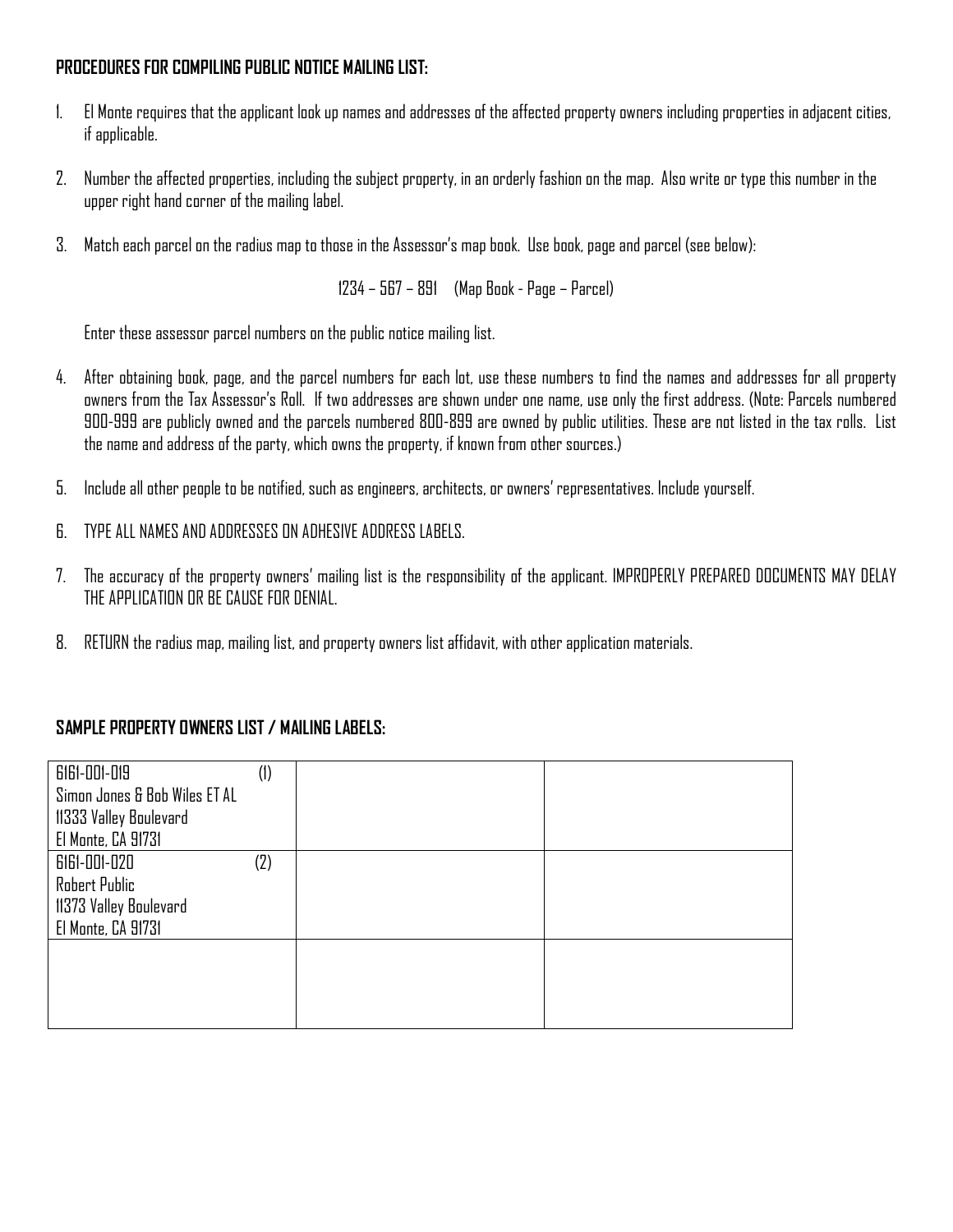

Community & Economic Development Department Planning Division

# **PUBLIC NOTICE PROPERTY OWNERS MAILING LIST AFFIDAVIT**

**FOR:** \_\_\_\_\_\_\_\_\_\_\_\_\_\_\_\_\_\_\_\_\_\_\_\_\_\_\_\_\_\_\_\_\_\_\_\_\_\_\_\_

Project Address

The undersigned has duly prepared the attached "Property Owners Mailing List". This list includes all of the names and respective addresses, of people being owners of property within 300 feet of the outer boundaries of the subject property. This information is to be obtained from the latest available Los Angeles Tax Assessment Roll.

This list was prepared on \_\_\_\_\_\_\_\_\_\_\_\_\_\_\_\_\_\_\_\_\_\_\_\_\_\_\_\_\_\_\_\_\_\_\_\_\_\_\_, from the Tax Roll

(Date)

maintained at  $\overline{\phantom{a}}$ 

(Name and location of office)

## **THE ACCURACY OF THIS LIST IS THE RESPONSIBILITY OF THE APPLICANT**

I do understand that if the attached property owners' list is incorrect any project approval could be rendered invalid. I declare under penalty of perjury that the foregoing is true and correct\*

(Print Name) (Signature)

(City, State)

(Date)

 $\mathcal{L}_\text{max} = \mathcal{L}_\text{max} = \mathcal{L}_\text{max} = \mathcal{L}_\text{max} = \mathcal{L}_\text{max} = \mathcal{L}_\text{max} = \mathcal{L}_\text{max} = \mathcal{L}_\text{max} = \mathcal{L}_\text{max} = \mathcal{L}_\text{max} = \mathcal{L}_\text{max} = \mathcal{L}_\text{max} = \mathcal{L}_\text{max} = \mathcal{L}_\text{max} = \mathcal{L}_\text{max} = \mathcal{L}_\text{max} = \mathcal{L}_\text{max} = \mathcal{L}_\text{max} = \mathcal{$ 

 $\mathcal{L}_\text{max} = \mathcal{L}_\text{max} = \mathcal{L}_\text{max} = \mathcal{L}_\text{max} = \mathcal{L}_\text{max} = \mathcal{L}_\text{max} = \mathcal{L}_\text{max} = \mathcal{L}_\text{max} = \mathcal{L}_\text{max} = \mathcal{L}_\text{max} = \mathcal{L}_\text{max} = \mathcal{L}_\text{max} = \mathcal{L}_\text{max} = \mathcal{L}_\text{max} = \mathcal{L}_\text{max} = \mathcal{L}_\text{max} = \mathcal{L}_\text{max} = \mathcal{L}_\text{max} = \mathcal{$ 

Updated 6-2016

<sup>\*</sup>This verification form being signed under penalty of perjury does not require notarization.